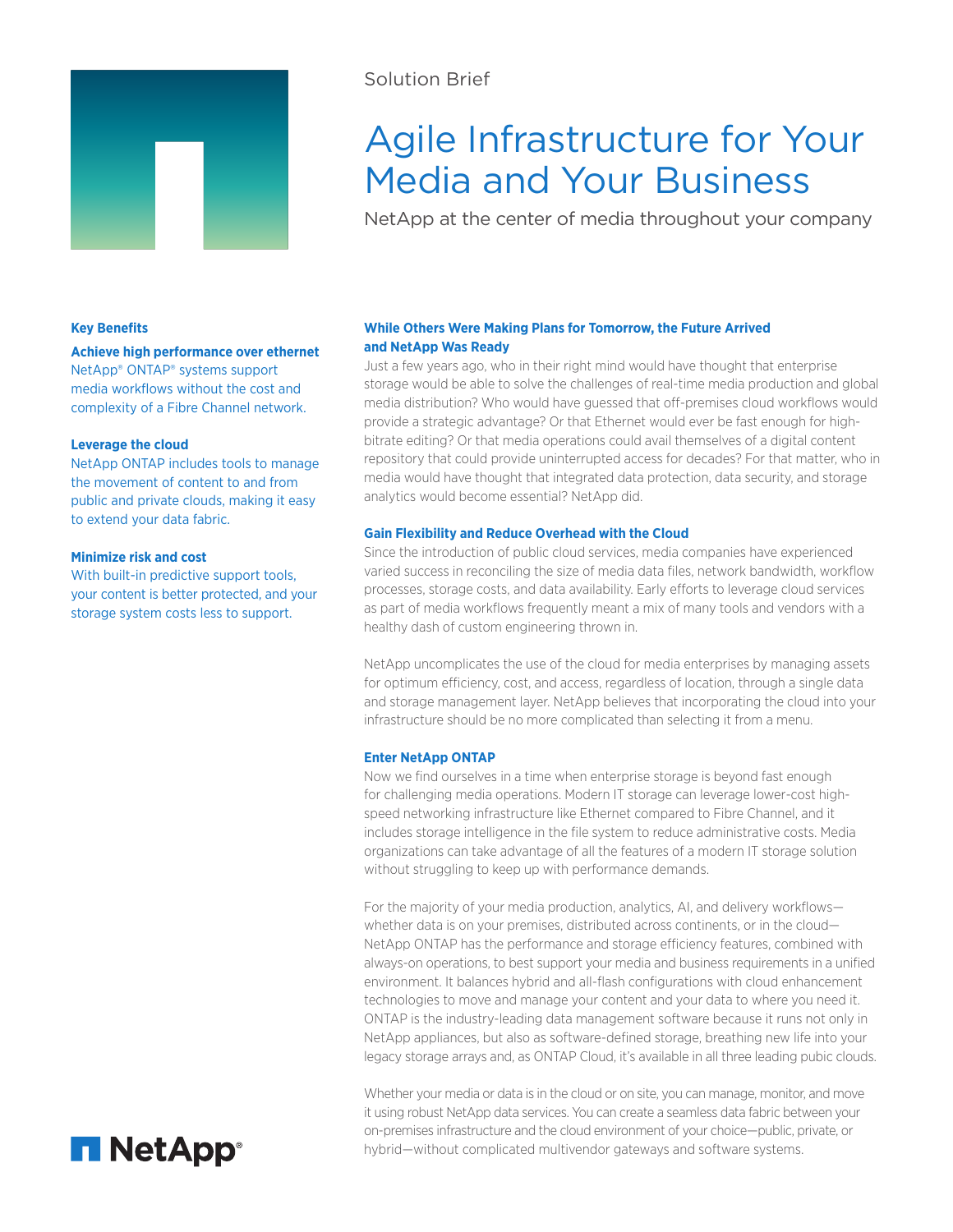

Figure 1) ONTAP provides an agile infrastructure for animation and effects rendering, active archiving, transcoding, distribution, internet media services, and TV anywhere, plus shared IT for business operations. Extremely high-bandwidth E-Series can be deployed for real-time high bit rate production. Both platforms have superior performance for many media operations.

## **Not All Scale-Out NAS Solutions Are Equal**

Because virtually every digital media task begins with accessing data in storage, efficient and high-performing storage improves the entire workflow. In recent SPEC SFS benchmark tests, a 24U NetApp AFF A800 scale-out cluster achieved 3.1 million IOPS and bandwidth of over 40GB per second. That's power you may never have seen before. In video transcode application testing, ONTAP beat out the industry-leading scale-out NAS by a factor of 3 to 1. That means one-third the storage expense with NetApp for the same performance. The potential savings don't stop with the capital investment, either; consider the energy savings and reduced HVAC costs.

## **Workflow Optimization**

Content needs to be accessed repeatedly and with very little latency. That's why NetApp's suite of flash technologies work together to enable groundbreaking results. By caching media where it's most efficient—at the client or in SSDs—a NetApp architecture can balance cost, cache capacity, and latency.

#### **Integrated Data Protection**

As you consider the cost and workflow efficiency advantages of centralized shared storage, data protection becomes increasingly important, and the complexity can become a challenge. Storage subsystem capabilities that deliver resiliency, protection against data loss, and proactive monitoring and maintenance are key elements to securing your intellectual capital. You should expect your storage solution to deliver five nines availability—NetApp delivers six.

NetApp integrated data protection delivers high-availability, backup, compliance, and disaster-recovery services directly from the ONTAP storage system. Protection scales across applications and virtual infrastructures because it runs in the storage, where data lives.

Most data protection implementations are complex and costly, requiring several specialty products to be "bolted" onto your environment. The NetApp integrated data protection tools are robust and efficient, and they require fewer server, storage, and network resources. And they're simple enough that you can activate and roll out services in minutes.

NetApp also provides advanced RAID capabilities, which deliver enhanced data protection with no performance degradation against multiple disk failures.

## **Storage Management**

Many storage management products are limited to a single class of storage or a specific capability, or they separate management of physical and virtual resources. To keep pace with 50% or greater data growth without adding staff, media operations need tools that drive storage management efficiency.

NetApp Active IQ® uses AI and predictive analysis of your infrastructure to analyze and prescribe system management activities that reduce risk and costs. Support cases and replacement part requests can be generated automatically. You can review collected data, system status, open cases, and predictive risks on the NetApp Cloud Insights dashboard, from your desk or on your mobile device.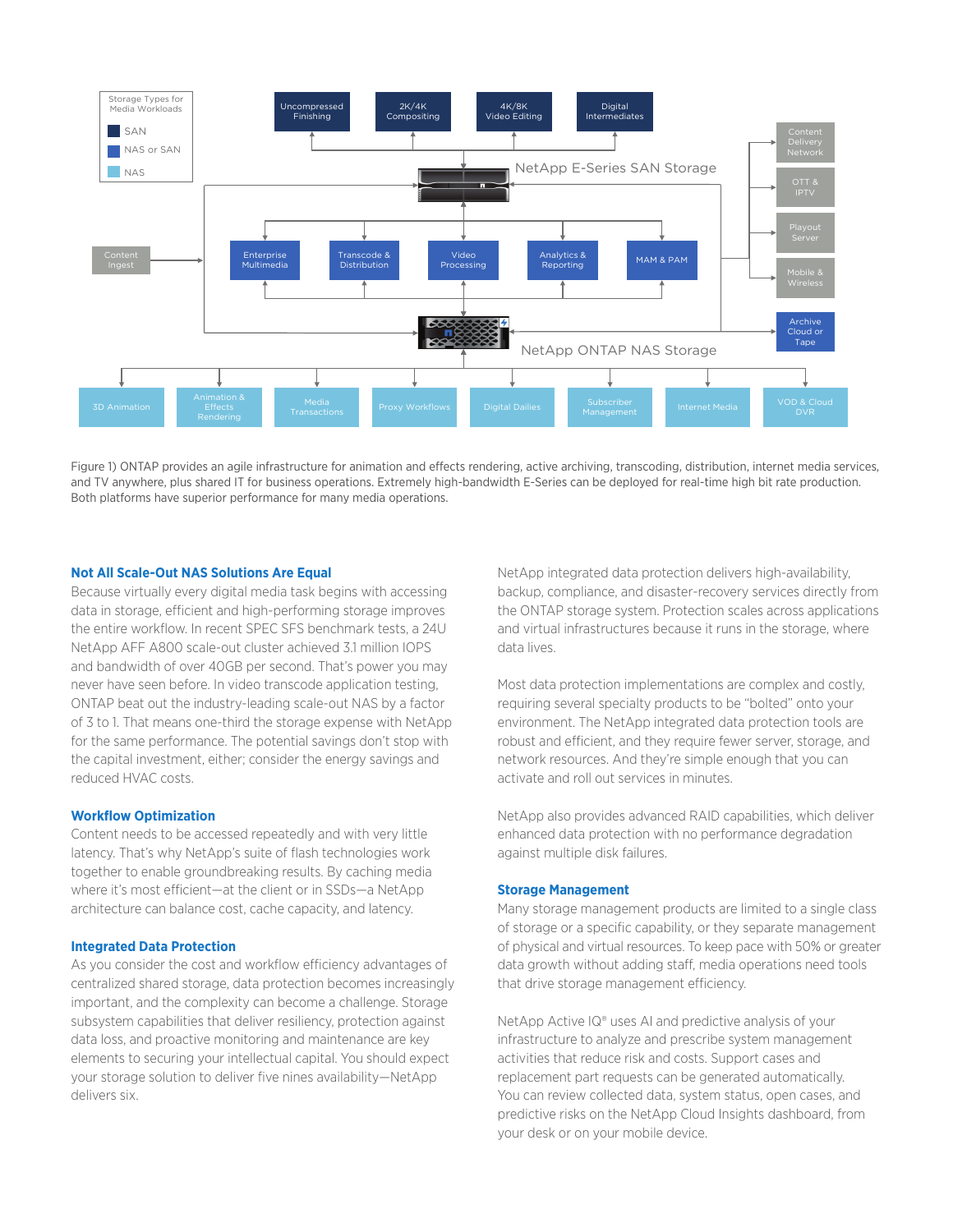| <b>FEATURE</b>                      | <b>DESCRIPTION</b>                                                                                                                                                                                                                                                                                                                        |
|-------------------------------------|-------------------------------------------------------------------------------------------------------------------------------------------------------------------------------------------------------------------------------------------------------------------------------------------------------------------------------------------|
| FlexCache® software                 | Caches actively read datasets within a cluster and at remote sites. Accelerates read<br>performance for hot datasets by increasing data throughput within a cluster, and<br>improves the speed and productivity of collaboration across multiple locations.                                                                               |
| FlexClone® technology               | Instantaneously creates file, LUN, and volume clones without requiring additional<br>storage. Saves time in versioning and eliminates the need for working copies.                                                                                                                                                                        |
| FlexGroup                           | Enables a single namespace to scale up to 20PB (raw) and 400 billion files. Supports<br>compute-intensive workloads and data repositories that require a massive NAS<br>container while maintaining consistent high performance and resiliency.                                                                                           |
| Performance capacity monitoring     | Provides a real-time and historical view of storage performance with clear guidance on<br>deploying new workloads on storage nodes. Simplifies management and enables more<br>effective provisioning of new workloads to the optimal node.                                                                                                |
| <b>Adaptive QoS</b>                 | Simplifies setup of Quality of Service policies and automatically allocates storage<br>resources to respond to workload changes (number of terabytes of data, priority of<br>the workload, and so on). Simplifies operations and maintains consistent workload<br>performance within your prescribed minimum and maximum IOPS boundaries. |
| RAID-TEC™ and RAID DP® technologies | Provide triple parity or double-parity RAID 6 data protection that prevents data loss<br>when three or two drives fail. Protect your data without the performance impact of other<br>RAID implementations and reduce risk during long rebuilds of large-capacity HDDs.                                                                    |
| SnapCenter <sup>®</sup> software    | Provides backup and restore of NetApp volumes without the performance overhead<br>associated with tape or disk-as-tape archive systems.                                                                                                                                                                                                   |
| SnapMirror® technology              | Provides integrated remote backup/recovery and disaster recovery with incremental<br>asynchronous data replication. Preserves storage efficiency savings during and after<br>data transfer. Provides flexibility and efficiency when replicating data to support<br>remote backup/recovery, disaster recovery, and data distribution.     |
| SnapMirror Synchronous technology   | Delivers incremental, volume-granular, synchronous data replication to achieve zero data<br>loss protection (RPO=0) while preserving storage efficiency during and after data transfer.                                                                                                                                                   |
| SnapRestore® software               | Rapidly restores single files, directories, or entire LUNs and volumes from any NetApp<br>Snapshot™ copy. Instantaneously recovers files, databases, and complete volumes from<br>your point-in-time Snapshot copy.                                                                                                                       |

**Table 1) NetApp ONTAP data management products and features.**

## **The Bottom Line**

To stay ahead of your competition and grow your business, you need storage that eliminates planned downtime, scales nondisruptively across multiple generations of technology, and quickly adapts to changing business environments, all while being easy to manage. Not all storage systems are built the same, and that becomes even more apparent when you're dealing with the file size and storage growth needs of media applications. Storage efficiency, flexibility, and agility are the prominent considerations for media companies today.

Because NetApp FAS running ONTAP is flexible, you need fewer storage systems, and you get more from each system deployed. Fundamentally, this storage and management approach delivers reduced storage management overhead, in addition to reducing data center floor space, power, and cooling needs.

Your next storage purchase can solve a short-term problem but complicate your already overburdened operation, or it can begin to simplify and unify your media business infrastructure. The choice is yours.

#### **Animation and Effects Rendering**

ONTAP is extremely fast data management software for highly parallel computing applications such as feature animation and VFX rendering, where thousands of compute nodes might need to access the same computer graphics and texture elements. ONTAP is tuned for high I/O performance and cache flexibility, with several flash options available from NetApp Flash Cache™ directly in the controller to NetApp Flash Pool™ and all-flash arrays.

These options allow NetApp to balance performance, capacity, and cost to meet your budget. Animation studios with many thousands of render cores trust NetApp to provide industryleading performance for their 24/7 render farms.